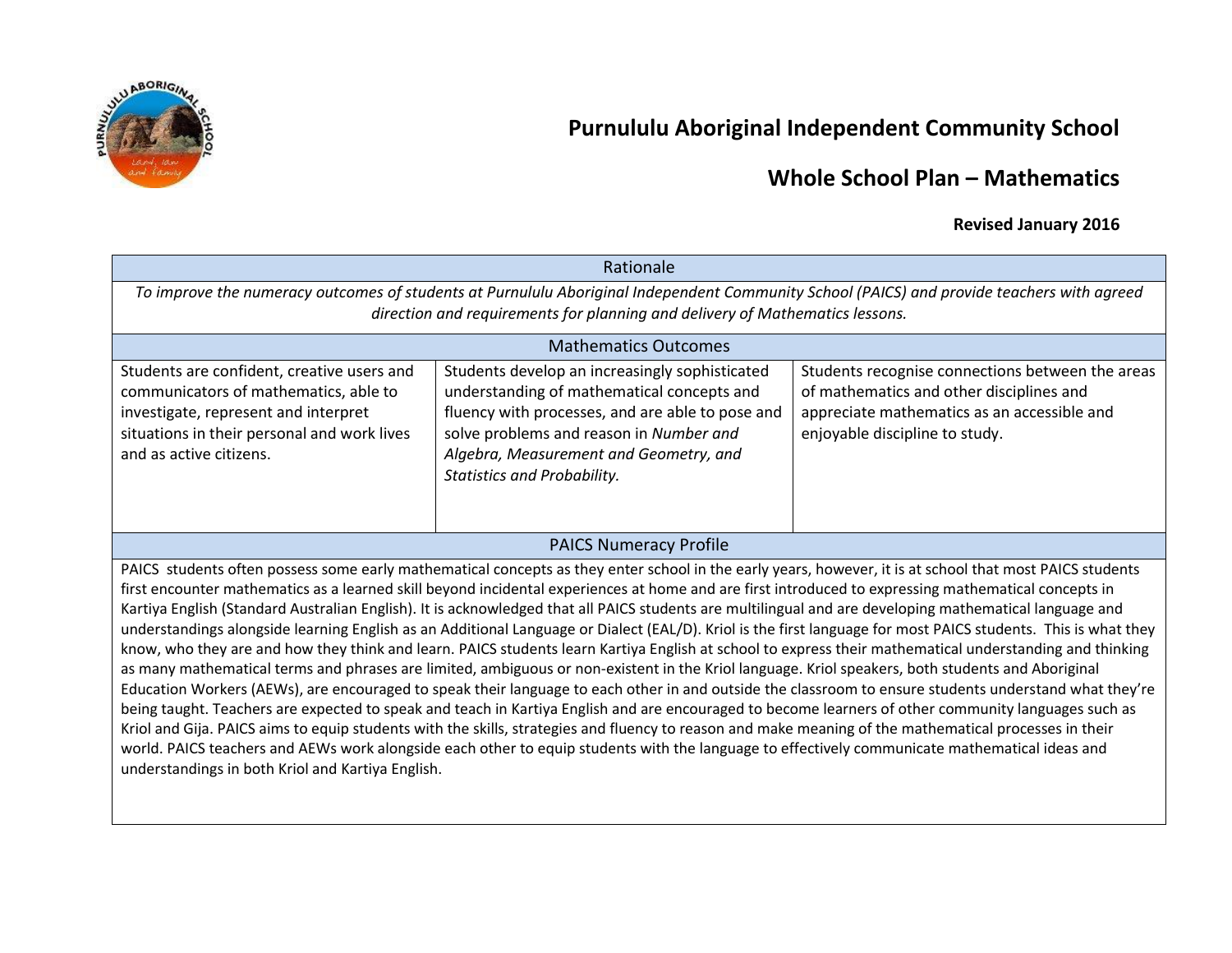#### Beliefs and Understandings about Mathematics

We believe students learn best when:

- There are high expectations for developing understandings of mathematical concepts.
- Early years (K-1) mathematics instruction should be play-based (using the Kathy Walker approach).
- There is a consistent, whole school approach.
- EAL/D strategies and approaches are recognised as imperative components of Numeracy teaching and learning.
- Explicit Numeracy teaching occurs, using the AICS Numeracy Portal resources to guide assessment and planning.
- Students actively participate in their learning goals, as set by themselves, their community and their teachers.
- Teachers, parents and students are given explicit success criteria and opportunities for reflection.
- The classroom environment is supportive and encourages risk-taking.
- Staff meetings are made available for staff to collaborate and to understand data, determine targets and plan strategies.
- Teaching and learning of mathematics is both culturally responsive and tailored to the needs of the cohort of learners.

#### Strategies for Developing School/Community Partnership

- Open days
- Annual revision of School/Community Partnership and Strategic Plan
- **Newsletters**
- $\bullet$  Special events Literacy and Numeracy week
- Display of learning samples in the Common Area

School and Class Organisation

- Main Mathematics Block second session (11:00 12:30); additional numeracy to be determined by each classroom teacher in consultation with Principal.
- Class organisation: Junior Primary (K-1), Middle Primary (2-4) & Upper Primary (5-7), \*No high school students enroled.
- Individual Education Plans (IEPs) for all students. These should be updated at the beginning of each school year, and as required in the IEPs (recommended every semester).
- Management of mathematics resources to be responsibility of classroom teachers and AEWs and overseen by the principal.
- Classroom support provided by AEWs. External support from AISWA Numeracy Consultants.
- At least one full-time AEW in each classroom to support literacy as directed by the teacher, priority support given to Junior Primary class.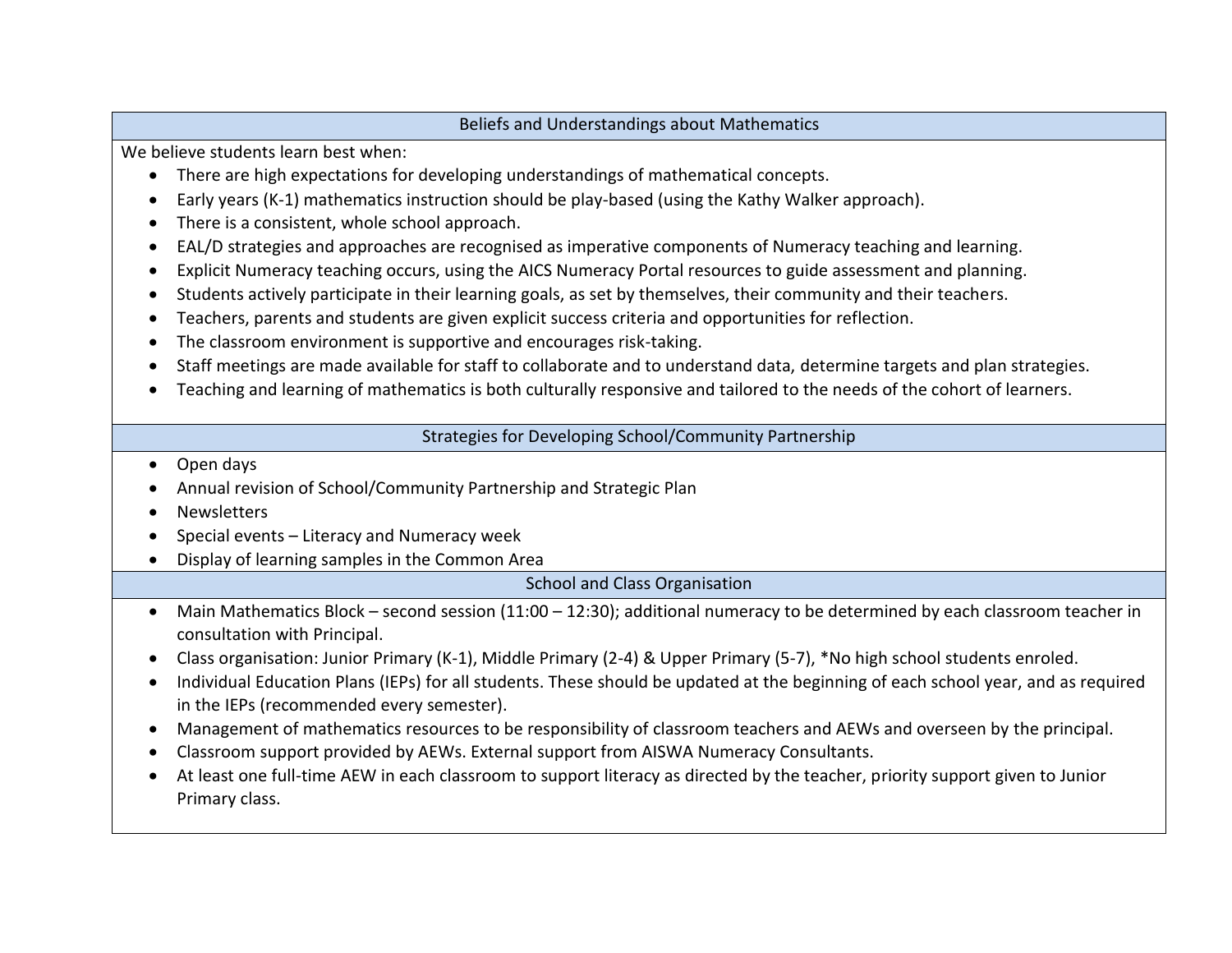#### Leadership, Coordination and Professional Learning

- Numeracy improvement plan to be lead and coordinated by the Numeracy Coordinator, in consultation with Principal.
- The role of AEWs in supporting students' numeracy learning include:
	- $\circ$  Teaching students, most usually in small groups, as determined by and in consultation with the classroom teachers
	- o Translating Kartiya English spoken by the teacher into Kriol for students to ensure maximum understanding
	- $\circ$  Being there for students if they are scared to speak up to non-Kriol speaking teachers
	- o Share ideas with the teacher and contribute to class numeracy planning
	- $\circ$  Help the teacher to monitor students' progress in numeracy by watching the students working and discussing observations with the teacher
	- $\circ$  Supporting students so they understand school way, in order to maximise the learning time in numeracy and minimise disruptions

Agreed Whole School Approaches to Literacy Teaching

#### PLANNING

Teachers must plan a minimum of 1.5 hours per day (7.5 hours per week) of explicit numeracy learning. Teachers must include the following planning content in their term planning submissions.

- Australian Curriculum Yearly Overview Template for AICS Numeracy (appropriate years attached)
- Yearly Outline of curriculum intentions
- Weekly Overviews
- Assessment Schedule and Tasks
- Contextual Statement with information specific to class cohort

Key resources to be used in teaching and learning of Mathematics:

AICS Numeracy Portal Resources First Steps in Mathematics

Developing Efficient Numeracy Strategies (Stage 1 & 2)

Natural Maths

ORIGO – Stepping Stones

Fast Facts Program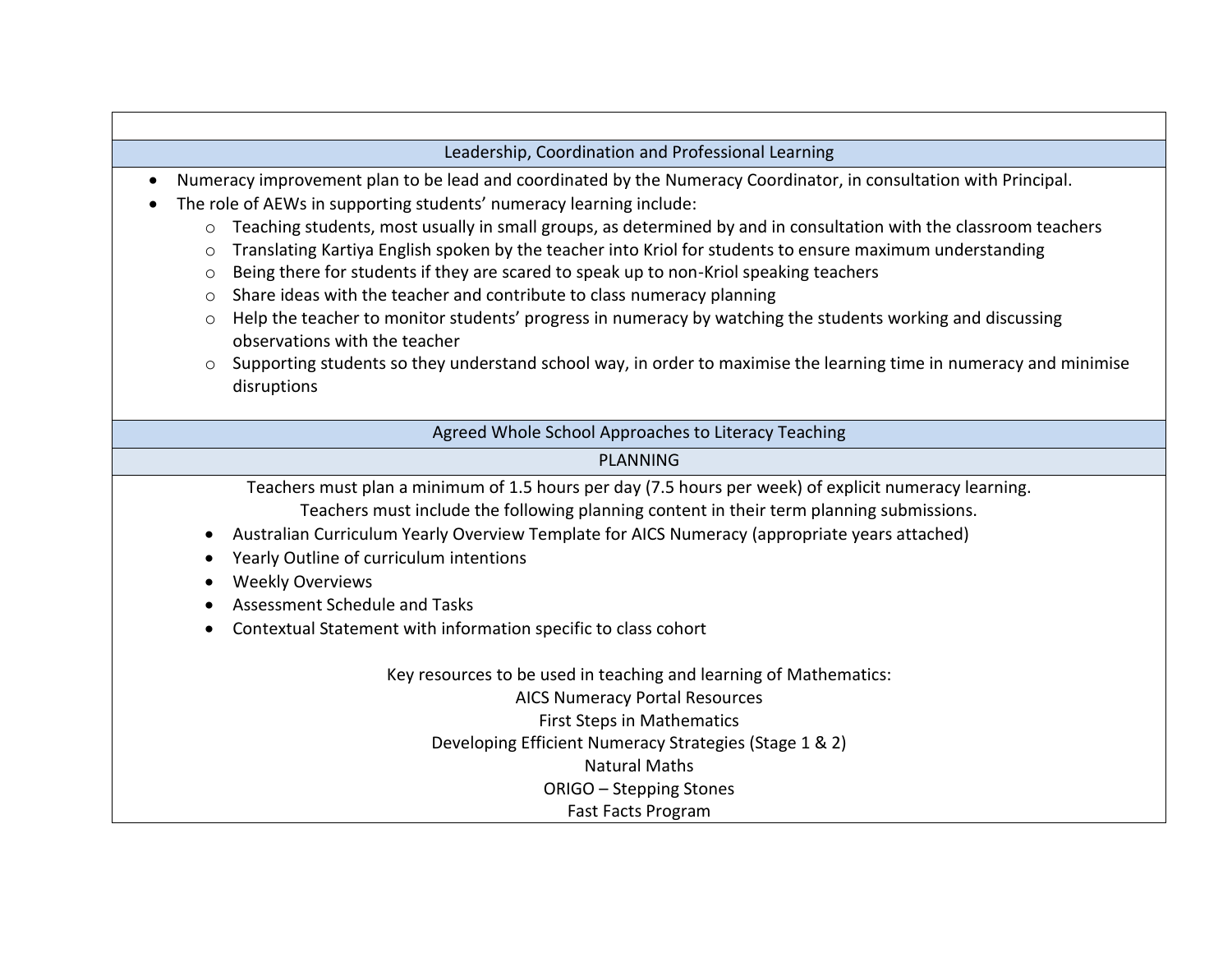| Paul Swan resources<br>No nonsense maths                                                                                                                                                                                                                                                                                                                                                                   |                                                    |                            |                                                                |                          |                                                                                                                                     |                            |             |                                                                   |                                                       |                            |
|------------------------------------------------------------------------------------------------------------------------------------------------------------------------------------------------------------------------------------------------------------------------------------------------------------------------------------------------------------------------------------------------------------|----------------------------------------------------|----------------------------|----------------------------------------------------------------|--------------------------|-------------------------------------------------------------------------------------------------------------------------------------|----------------------------|-------------|-------------------------------------------------------------------|-------------------------------------------------------|----------------------------|
| Peter Sullivan - Open-ended Maths Activities                                                                                                                                                                                                                                                                                                                                                               |                                                    |                            |                                                                |                          |                                                                                                                                     |                            |             |                                                                   |                                                       |                            |
| Term <sub>3</sub><br>Term 4<br>Term 1<br><b>Term 2</b>                                                                                                                                                                                                                                                                                                                                                     |                                                    |                            |                                                                |                          |                                                                                                                                     |                            |             |                                                                   |                                                       |                            |
|                                                                                                                                                                                                                                                                                                                                                                                                            | <b>Understand Number</b><br><b>Core Components</b> |                            |                                                                | <b>Understand Number</b> |                                                                                                                                     | <b>Understand Number</b>   |             | <b>Understand Number</b>                                          |                                                       |                            |
| Integrated<br><b>Components</b>                                                                                                                                                                                                                                                                                                                                                                            |                                                    |                            | <b>Calculate and Operate</b><br>- Addition and<br>Subtraction* |                          | <b>Calculate and Operate</b><br><b>Calculate and Operate</b><br>- Addition and<br>- Multiplication and<br>Division*<br>Subtraction* |                            |             | <b>Calculate and Operate</b><br>- Multiplication and<br>Division* |                                                       |                            |
|                                                                                                                                                                                                                                                                                                                                                                                                            |                                                    |                            | Measurement                                                    |                          | Measurement                                                                                                                         |                            | Measurement |                                                                   | Measurement                                           |                            |
|                                                                                                                                                                                                                                                                                                                                                                                                            |                                                    |                            | Geometry                                                       |                          | <b>Statistics and</b><br>Probability                                                                                                |                            | Geometry    |                                                                   | <b>Statistics and</b><br>Probability                  |                            |
|                                                                                                                                                                                                                                                                                                                                                                                                            |                                                    |                            | Money                                                          |                          | Money                                                                                                                               |                            | Money       |                                                                   | Money                                                 |                            |
|                                                                                                                                                                                                                                                                                                                                                                                                            |                                                    | <b>Pattern and Algebra</b> |                                                                | <b>Fractions</b>         |                                                                                                                                     | <b>Pattern and Algebra</b> |             | Fractions                                                         |                                                       |                            |
| *This focus is taught explicitly while the other operations are consolidated<br>All mathematics teaching and learning is in accordance with the Australian Curriculum Framework -Mathematics V5.1 F-10 (ACARA)<br>and the Early Years Learning Framework 0-K (DEd).<br><b>Wk1</b><br>Wk <sub>2</sub><br>Wk <sub>3</sub><br>Wk4<br>Wk <sub>5</sub><br>Wk <sub>6</sub><br>Wk7<br>Wk8<br><b>Wk 10</b><br>Wk 9 |                                                    |                            |                                                                |                          |                                                                                                                                     |                            |             |                                                                   |                                                       |                            |
| Term 1                                                                                                                                                                                                                                                                                                                                                                                                     |                                                    |                            |                                                                |                          |                                                                                                                                     |                            |             |                                                                   |                                                       |                            |
|                                                                                                                                                                                                                                                                                                                                                                                                            | Planning<br><b>Meeting</b>                         |                            |                                                                |                          | Assessment<br>8 <sub>k</sub><br>Update<br>Data                                                                                      |                            |             |                                                                   | Assessment<br>8 <sub>k</sub><br>Update<br>Data        | Resource<br><b>Returns</b> |
| <b>Term 2</b>                                                                                                                                                                                                                                                                                                                                                                                              | Planning<br><b>Meeting</b>                         |                            |                                                                |                          | Assessment<br>&<br>Update<br>Data                                                                                                   | Watching<br>Others<br>Work | Moderation  | <b>Assessment</b><br>&<br>Update<br>Data                          |                                                       | Resource<br>Returns        |
| Term <sub>3</sub>                                                                                                                                                                                                                                                                                                                                                                                          | Planning<br><b>Meeting</b>                         |                            |                                                                |                          | Assessment<br>8 <sub>k</sub><br>Update<br>Data                                                                                      |                            |             | Watching<br><b>Others</b><br>Work                                 | Assessment<br>8 <sub>k</sub><br>Update<br><b>Data</b> | Resource<br><b>Returns</b> |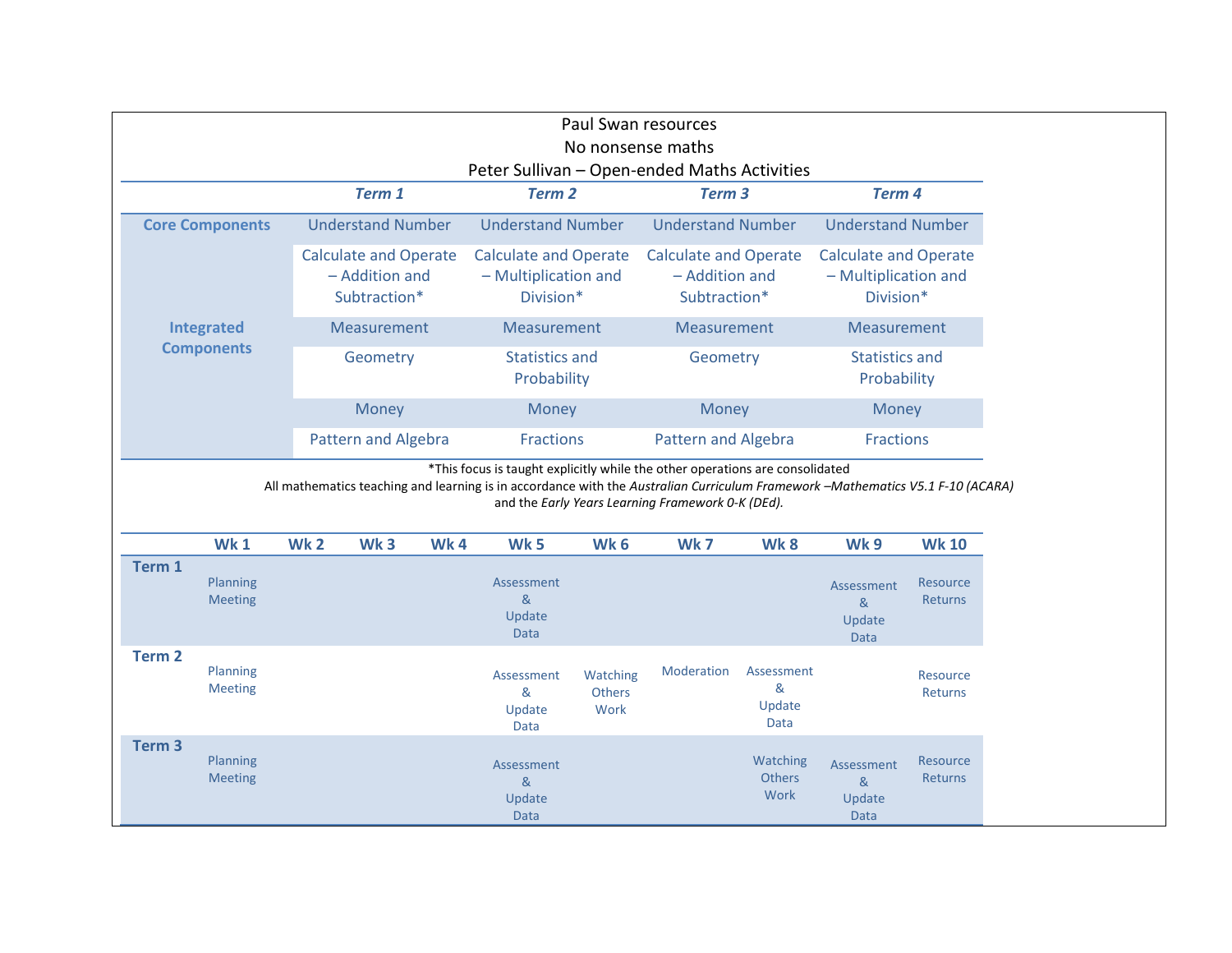| Term <sub>4</sub>                     |                                                                                                                                                                                                                                               |                                    |                                                                                                                                                                    |  |  |  |  |  |
|---------------------------------------|-----------------------------------------------------------------------------------------------------------------------------------------------------------------------------------------------------------------------------------------------|------------------------------------|--------------------------------------------------------------------------------------------------------------------------------------------------------------------|--|--|--|--|--|
| Planning                              |                                                                                                                                                                                                                                               |                                    |                                                                                                                                                                    |  |  |  |  |  |
| <b>Meeting</b>                        | Moderation<br>Assessment<br>&                                                                                                                                                                                                                 | Assessment<br>&                    | Resource                                                                                                                                                           |  |  |  |  |  |
|                                       | Update                                                                                                                                                                                                                                        | Update                             | Returns                                                                                                                                                            |  |  |  |  |  |
|                                       | Data                                                                                                                                                                                                                                          | Data                               |                                                                                                                                                                    |  |  |  |  |  |
|                                       |                                                                                                                                                                                                                                               |                                    | Planning Meeting - All staff meet to set class targets and plan how maths will look across the school each term. Teachers set individual targets for each student. |  |  |  |  |  |
|                                       |                                                                                                                                                                                                                                               |                                    |                                                                                                                                                                    |  |  |  |  |  |
|                                       | Assessment & Update Data - All students assessed against a minimum of three components from Numerate and two components from Calculate. Data is to be updated on the<br>individual scope and sequence documents and the online portal (ANTT). |                                    |                                                                                                                                                                    |  |  |  |  |  |
|                                       | Moderation - Staff meet to discuss and moderate assessment tasks and work samples.                                                                                                                                                            |                                    |                                                                                                                                                                    |  |  |  |  |  |
|                                       | Resource Returns - All resources to be returned to the Numeracy storeroom, located in the computer room.                                                                                                                                      |                                    |                                                                                                                                                                    |  |  |  |  |  |
|                                       |                                                                                                                                                                                                                                               |                                    | Watching Others Work - Teacher demo and observation rounds. Timing depends on teacher preference and school commitments.                                           |  |  |  |  |  |
|                                       |                                                                                                                                                                                                                                               |                                    |                                                                                                                                                                    |  |  |  |  |  |
|                                       |                                                                                                                                                                                                                                               | ASSESSMENT                         |                                                                                                                                                                    |  |  |  |  |  |
|                                       |                                                                                                                                                                                                                                               |                                    |                                                                                                                                                                    |  |  |  |  |  |
|                                       | Each term, teachers must update the Numeracy Profiles for each student. These profiles include;                                                                                                                                               |                                    |                                                                                                                                                                    |  |  |  |  |  |
|                                       |                                                                                                                                                                                                                                               |                                    |                                                                                                                                                                    |  |  |  |  |  |
|                                       |                                                                                                                                                                                                                                               | <b>AICS Numeracy Tracking Tool</b> |                                                                                                                                                                    |  |  |  |  |  |
|                                       |                                                                                                                                                                                                                                               |                                    |                                                                                                                                                                    |  |  |  |  |  |
|                                       |                                                                                                                                                                                                                                               | <b>NUMERATE</b>                    |                                                                                                                                                                    |  |  |  |  |  |
|                                       |                                                                                                                                                                                                                                               |                                    |                                                                                                                                                                    |  |  |  |  |  |
|                                       |                                                                                                                                                                                                                                               | <b>Reading Numbers</b>             |                                                                                                                                                                    |  |  |  |  |  |
|                                       |                                                                                                                                                                                                                                               | <b>Writing Numbers</b>             |                                                                                                                                                                    |  |  |  |  |  |
|                                       |                                                                                                                                                                                                                                               | Saying the Number Sequence         |                                                                                                                                                                    |  |  |  |  |  |
| <b>Counting Collections</b>           |                                                                                                                                                                                                                                               |                                    |                                                                                                                                                                    |  |  |  |  |  |
| <b>Subitising and Partitioning</b>    |                                                                                                                                                                                                                                               |                                    |                                                                                                                                                                    |  |  |  |  |  |
| <b>Understanding Place Value</b>      |                                                                                                                                                                                                                                               |                                    |                                                                                                                                                                    |  |  |  |  |  |
|                                       |                                                                                                                                                                                                                                               |                                    |                                                                                                                                                                    |  |  |  |  |  |
|                                       |                                                                                                                                                                                                                                               |                                    |                                                                                                                                                                    |  |  |  |  |  |
| <b>CALCULATE</b>                      |                                                                                                                                                                                                                                               |                                    |                                                                                                                                                                    |  |  |  |  |  |
| <b>Basic Facts</b>                    |                                                                                                                                                                                                                                               |                                    |                                                                                                                                                                    |  |  |  |  |  |
| Addition and Subtraction (M, W, C)    |                                                                                                                                                                                                                                               |                                    |                                                                                                                                                                    |  |  |  |  |  |
| Multiplication and Division (M, W, C) |                                                                                                                                                                                                                                               |                                    |                                                                                                                                                                    |  |  |  |  |  |
| Rounding                              |                                                                                                                                                                                                                                               |                                    |                                                                                                                                                                    |  |  |  |  |  |
|                                       |                                                                                                                                                                                                                                               | Judging Reasonableness of Answers  |                                                                                                                                                                    |  |  |  |  |  |
|                                       |                                                                                                                                                                                                                                               |                                    |                                                                                                                                                                    |  |  |  |  |  |
|                                       | At the end of each term, teachers update the Individual Scope and Sequence Documents for each students and enter current assessment data on the                                                                                               |                                    |                                                                                                                                                                    |  |  |  |  |  |
| ANTT online data collection portal.   |                                                                                                                                                                                                                                               |                                    |                                                                                                                                                                    |  |  |  |  |  |
|                                       |                                                                                                                                                                                                                                               |                                    |                                                                                                                                                                    |  |  |  |  |  |
|                                       |                                                                                                                                                                                                                                               |                                    |                                                                                                                                                                    |  |  |  |  |  |